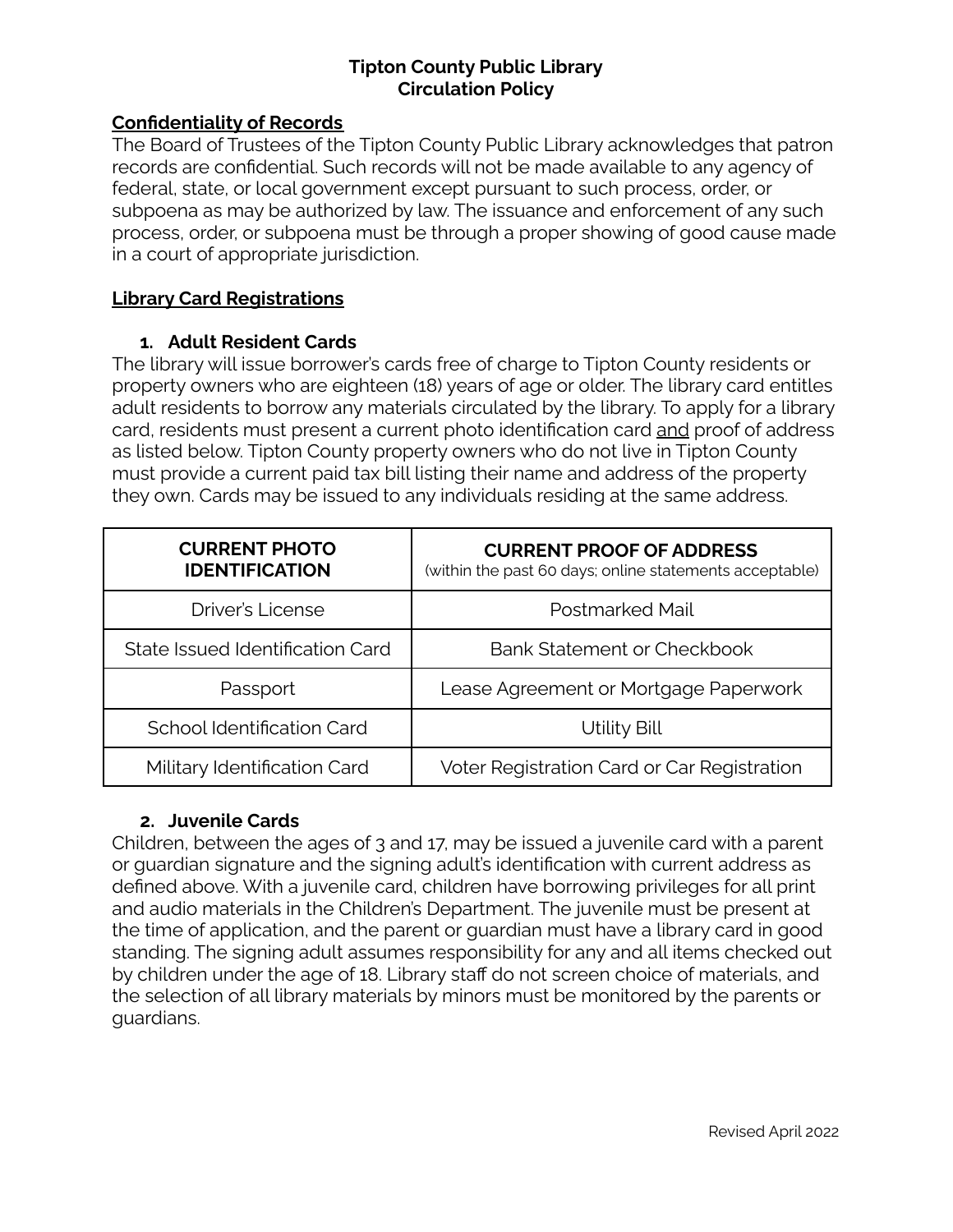### **3. Juvenile Patron Cards**

At the age of 8, children are eligible for full access to all library materials, including DVDs and video games, with parent's permission. A Juvenile Patron card is issued to children who have parental or guardian permission to access all library materials. The juvenile must be present at the time of application, and the parent or guardian must have a library card in good standing. The signing adult assumes responsibility for any and all items checked out by children under the age of 18. Library staff do not screen choice of materials, and the selection of all library materials by minors must be monitored by the parents or guardians.

# **Card Renewals**

Adult cards expire every three years from the date of issue. Photo ID with current address must be presented at the time of renewal to ensure that all information is correct. Juvenile and Juvenile Patron cards expire at the age of 18, and the patron may then apply for an adult card. All adult card criteria apply.

# **Special Card Registrations**

# **1. Organization Card**

Tipton County organizations, businesses, or churches may register for a library card. One person must be designated as the contact person for the organization, and this library card will be limited to organizational use. A letter on business letterhead, authorizing the contact person to register for the card, must be presented at the time of application. The organization, business, or church named on the library card application is responsible for any fines and/or lost or damaged materials checked out on the card. Organization cards expire three years from the date of issue. At the time of renewal, any changes must be accompanied by a letter on business letterhead.

#### **2. Non-resident Card**

Individuals or families living in an area not served by a public library may purchase a Non-resident card by paying the current non-resident fee. After purchasing this card, non-resident cardholders have the same benefits as resident cardholders. Non-resident cards expire one year from date of purchase.

# **3. Public Library Access Card (PLAC)**

Resident or non-resident taxpayers of any participating Indiana public library district who have a current library card are eligible to purchase a PLAC, which is valid for use at any Indiana library. These individuals must be in good standing with their home library. They also must present their home library card, current photo identification, and proof of current address of residency. PLAC cards are valid for one year from date of purchase.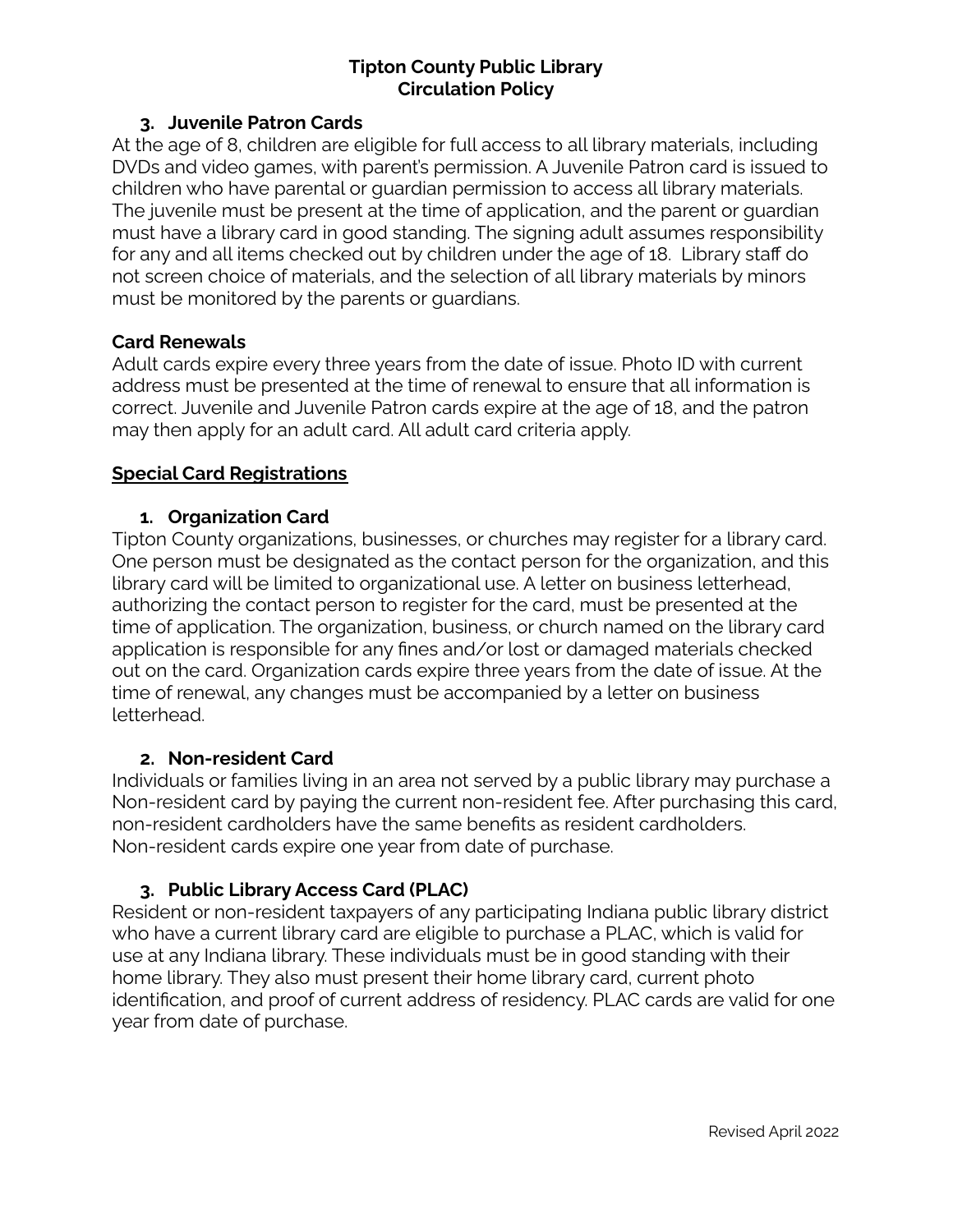### Special Card Registrations (continued)

### **4. Educator Cards**

Teachers employed by the Tipton Community School Corporation and the Tri-Central Community Schools may apply for an Educator library card. Local pre-school teachers, homeschool families, tutors, and other educators are also eligible for Educator cards. As a courtesy, educators employed in Tipton County who live outside the county may also apply for a personal library card. Educator cards will be good for one year and may be renewed. Please see the Educator card application for further details.

# **5. Reciprocal Borrowing Card**

Any individual who has a library card in good standing with any of the Indiana libraries on the list of Statewide Reciprocal Borrowers Covenant Libraries may obtain a Tipton County Public Library card at no charge with all rights and privileges of a Tipton County resident. Reciprocal Borrowing Cards expire one year from date of issue, and the applicant must be in good standing with their home library to renew.

# **6. Special Circumstances Card**

If an adult is a temporary resident of Tipton County or a resident who is temporarily without the usual forms of identification, he or she may apply for a Special Circumstances Card if they will be residing in Tipton County for a minimum of 30 days. Such residents must give proof of their permanent home address and/or a current local address. The Special Circumstances card is good for six months and may be renewed one time. There will be a limit of five items total on the card.

# **Circulation of Materials**

➢ Patrons must be a registered borrower and present their library card or an unexpired form of acceptable photo identification listed in the table above to borrow materials

➢ Replacement of a lost library card is \$1.00. Replacement of a worn or damaged card is free

| Item Type    | <b>Circulation Period</b> | Limit on Card | Renewals |
|--------------|---------------------------|---------------|----------|
| l Audiobooks | 14 Days                   | <b>None</b>   | 3 Times  |
| Books        | 14 Days                   | <b>None</b>   | 3 Times  |

# **Circulation Schedule**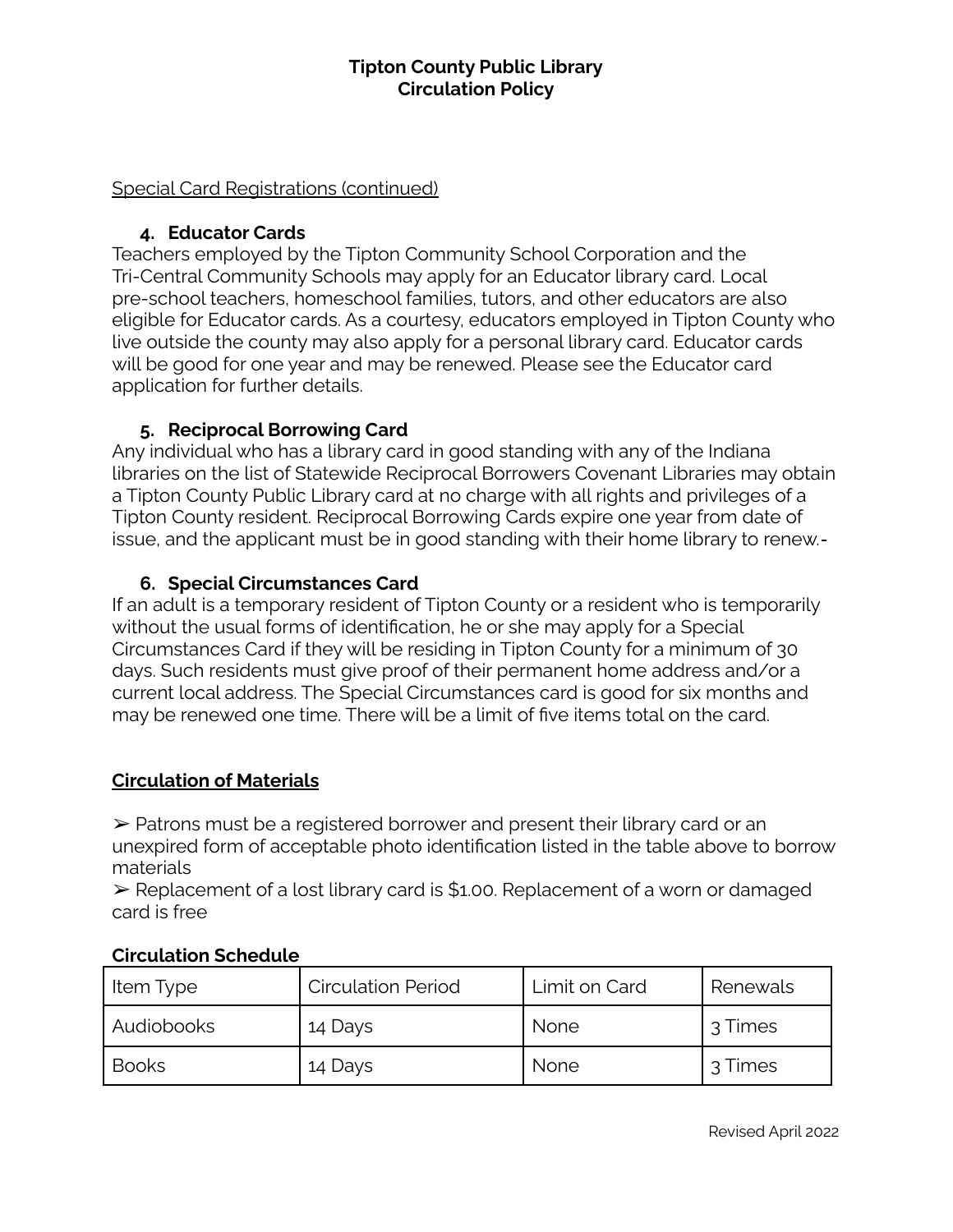| <b>DVDs</b>           | 7 Days  | 10   | 2 Times |
|-----------------------|---------|------|---------|
| Equipment             | 2 Days  | None | 2 Times |
| Hotspots              | 14 Days | 1    | None    |
| <b>Hot Pick Books</b> | 7 Days  | None | None    |
| Hot Pick DVDs         | 3 Days  | 3    | None    |
| Kits                  | 14 Days | None | 3 Times |
| Magazines             | 14 Days | None | 3 Times |
| Music CDs             | 14 Days | 10   | 3 Times |
| <b>Vacation Loans</b> | 28 Days | None | None    |
| <b>Video Games</b>    | 14 Days | 3    | 2 Times |

#### **Holds**

Patrons may put a Hold on most materials, with the exception of Hot Picks. Patrons will be notified by phone or email when their items are in. Holds will be held for:

| <b>Print Materials</b>     | 5 business days |
|----------------------------|-----------------|
| DVDs, Video Games, and CDs | 3 business days |

Holds may be delivered to a patron's vehicle upon request.

#### **Material Renewals**

Most materials may be renewed unless there are holds on an item. The library's system will attempt to automatically renew items 2 days prior to their due dates. Email notifications will automatically be sent to let patrons know which items were renewed. Patrons who elect not to receive email notifications will not be notified. Automatic renewals are provided by the library as a courtesy, but it is the patron's responsibility to know his or her due date and should not depend on automatic renewals. Please refer to the Circulation Schedule for renewal limits.

# **Overdue Materials**

Library materials are considered overdue when they are kept beyond the due date. Patrons are responsible for knowing when their materials are due back at the library. Patrons who have any overdue materials will have their borrowing privileges suspended until the materials are returned. As a courtesy, the library will attempt to notify patrons when they have materials which are overdue: